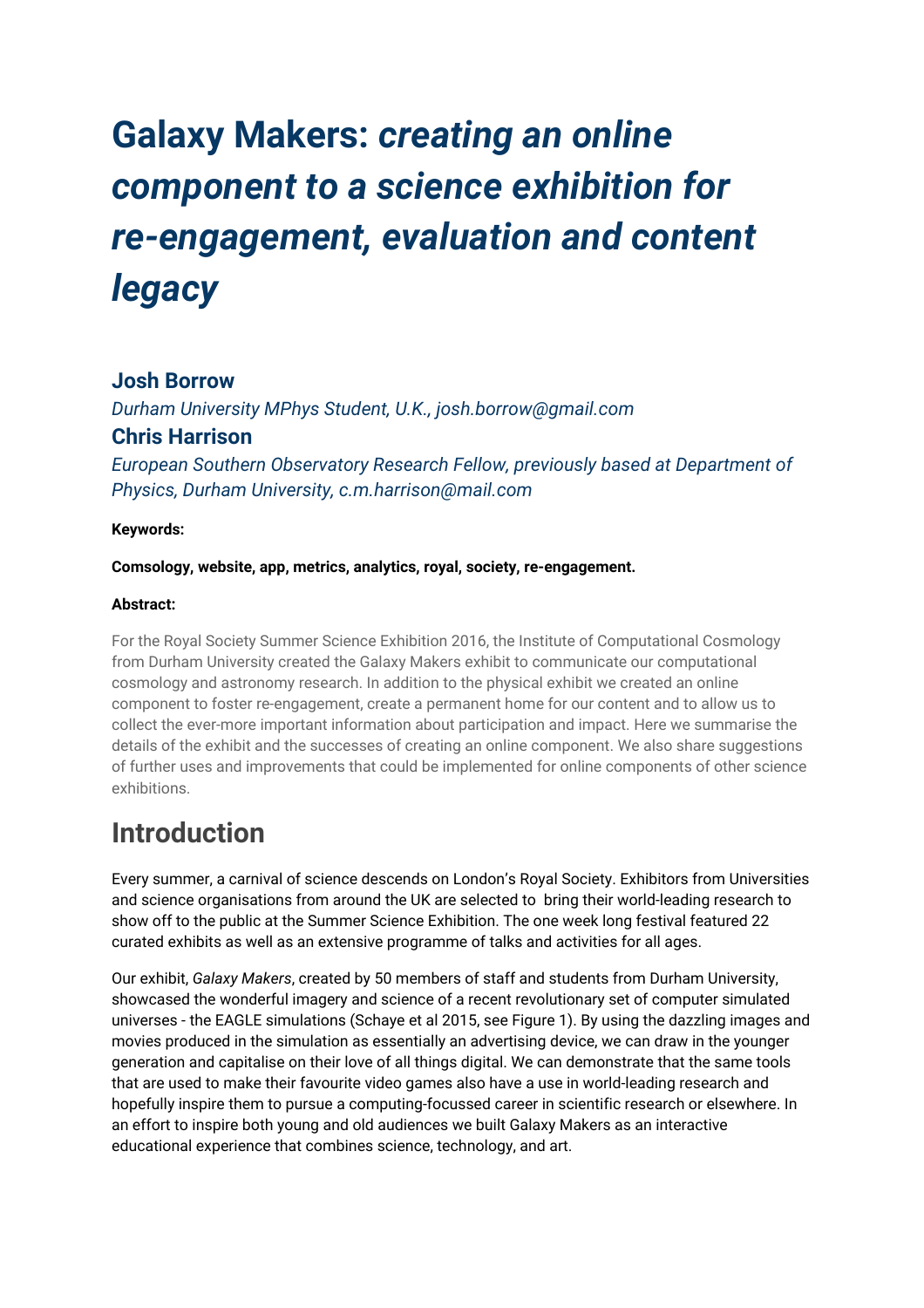

**Figure 1:** EAGLE (Evolution and Assembly of GaLaxies and their Environments) is a simulation aimed at understanding how galaxies form and evolve. The simulation took three months to run on a supercomputer and hence is highly detailed; the above picture shows a zoom-in from the 'cosmic web' to an individual galaxy.

#### **Why Communicate Computational Cosmology and Astronomy?**

Computational Cosmology and Astronomy allow us to address fundamental questions about the Universe, from how it formed to its eventual fate. The question of origins is always relevant to the wider public. In other disciplines, scientists can run experiments to gain new information; however, we do not have this luxury - there is only one Universe! Therefore, computers became the laboratory bench of cosmologists and astronomers, in which simulated universes can be created and tested again and again. This allows cosmologists to develop and refine their ideas about the physics that shape galaxies. This is a great application of computational methods and a popular way to introduce them to the public. Furthermore, astronomical imagery is inspiring and captivating and is therefore incredibly useful for cultivating interest. Computer simulations can produce fantastic animations of the large-scale Universe that are impossible to recreate from observational data; we can watch how galaxies form, speeding up billions of years of cosmic evolution into just seconds.

Whilst the UK's school curriculum is finally changing to introduce programming, it is important that we keep "pushing from the top" to ensure that the public is informed that computational methods are a key part of research in many fields. It is not the case that all scientists wear a lab coat, wield a flask, and use a pencil all day, however, it appears that public opinion seems fairly centered within this view. Computational cosmology and astronomy lets us show the younger generation that in learning the initial concepts of programming in the classroom the eventual possibilities are endless.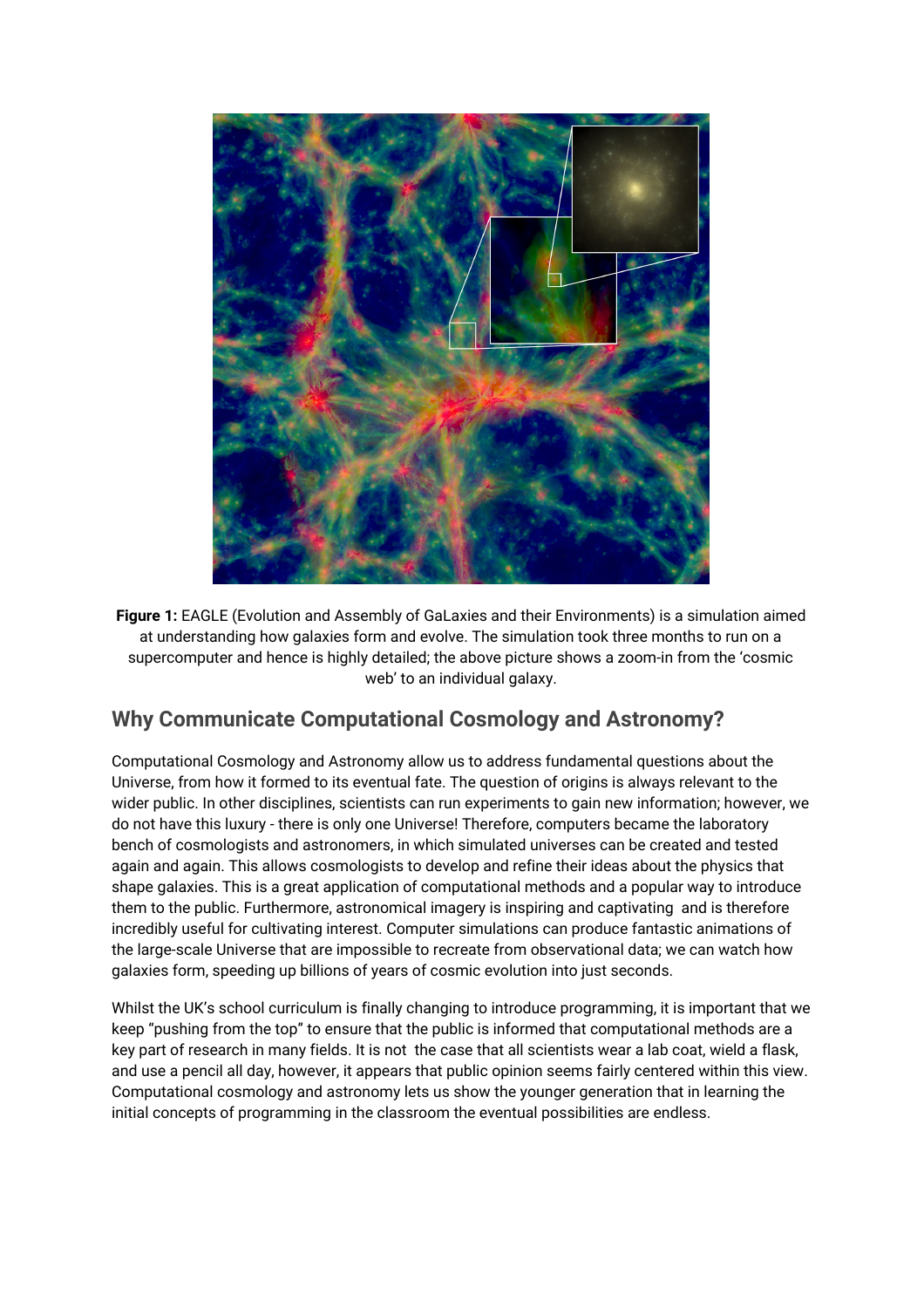### **The Exhibition**

The week-long in-person exhibition centered around the display and use of three machines (see below), which were available over 64 hours in total. The 14, 371 visitors to the exhibition included the media, school groups, families, invited guests (e.g. Fellows of the Royal Society), and other members of the public.

The machines were worked to nearly full capacity for the whole week, with the demonstrators (4-6 at a time) constantly engaged with participants. Through recording how many times each machine was used, we were able to establish that around 2000 people were able to use the machines, with more approaching the stand and engaging in conversation with the demonstrators about the project. Overall more than 3000 individuals were engaged with directly at the premier Galaxy Makers exhibition.



**Figure 2**: The three machines: the Universe Creator (left), Tour the Cosmos (center), and Galaxy Maker (right), that were presented at the Royal Society Summer Festival.

#### **The Galaxy Maker**

What is a galaxy? Our Galaxy Maker activity (Figure 2) allows the participants to make their own "holographic" galaxy by following various galaxy model instructions (or "recipes") to weigh out the components (or "ingredients") of different galaxies. After measuring out these components and pouring them into the various chutes of the Galaxy Maker, a projected movie appears in a pyramid, giving the illusion of a hologram. Some of the messages we aim to portray with this activity are that galaxies are vast collections of stars, gas and dark matter and that galaxies come in different shapes and sizes; for example, our Milky Way is an example of a large spiral galaxy.

### **Tour the Cosmos**

What happens during the life of a galaxy? Our virtual reality Tour of the Cosmos (Figure 2) allows participants to submerge themselves right inside our computer simulation using an Oculus Rift. This unique experience flies the passengers through space and time whilst the audio commentary talks you through some of the key events of how galaxies are created.

### **Create a Universe**

How do we simulate galaxies? Our Universe Creator activity (Figure 2) allows participants to experience what it is like to run their own computer simulations. The participants use various knobs and levers to make their own assumptions about various aspects of astrophysics. For example, it is possible to change the amount of energy released by supermassive black holes and the amount of dark matter in the universe. Once these decisions have been made the computer simulation is projected inside a large pyramid, giving the illusion of a hologram. If these assumptions are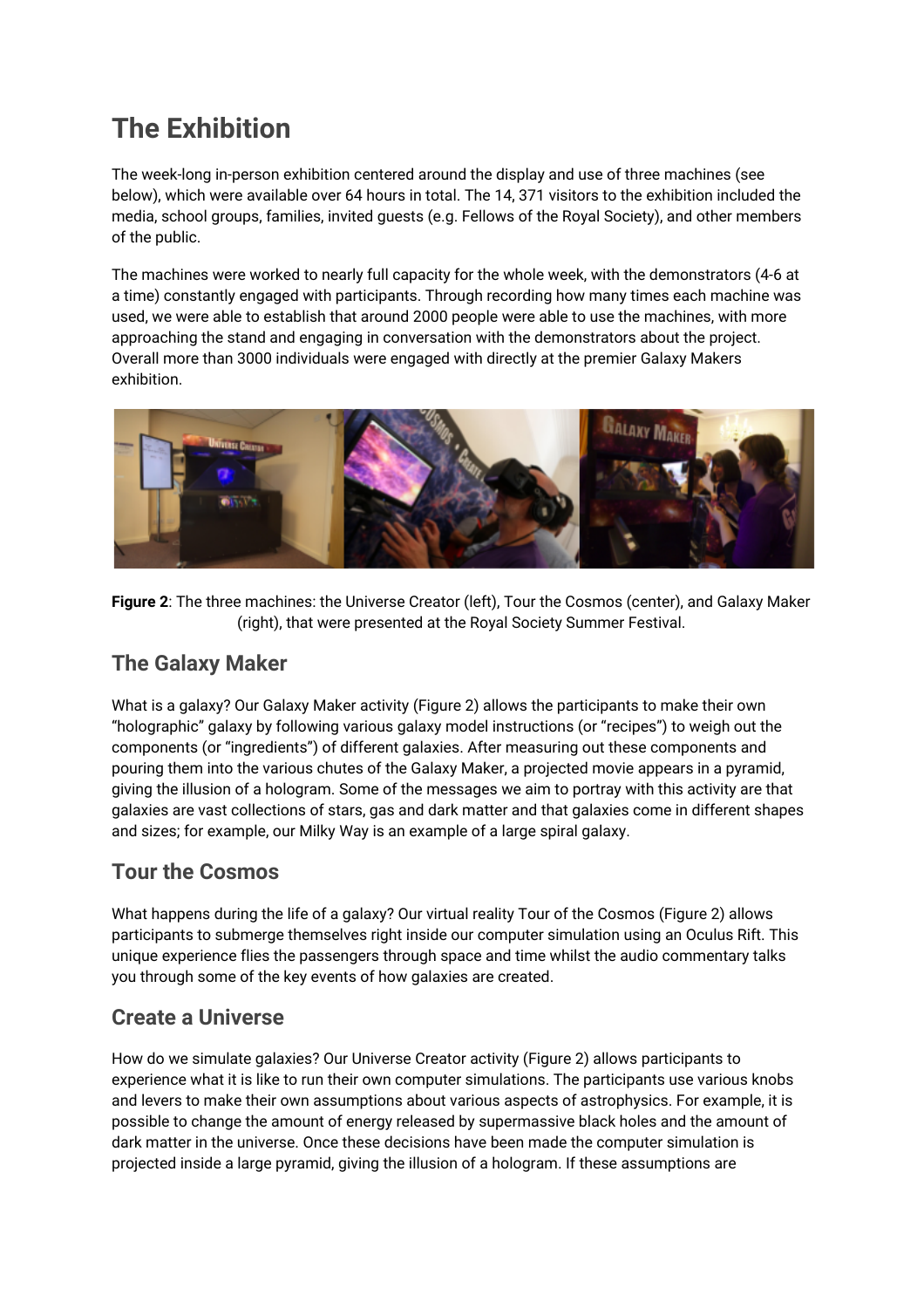unrealistic the participant may end up with a universe that is too hot or perhaps containing no galaxies at all! Participants will get to learn about how the experts have used similar experiments to understand how the Universe works.

### **The Online Component**

During the in-person exhibition, attendees who created a galaxy or universe on our machines were given small pyramids (Figure 3) that could be used to view the "hologram" movies at home on a smartphone or tablet through the Galaxy Makers website [\(www.galaxymakers.org](http://www.galaxymakers.org/), see Figure 4). Users were given a unique code that represented their universe/galaxy to type into the website. On entering the code, the user is provided with a movie to replay their "holographic" movie inside their pyramids. Additionally, further information is provided about their universe or galaxy so they can learn more about what they created. It is also possible to make new universes and galaxies on the website for those who wanted to continue learning or for members of the public who could not attend the exhibit in person.

The pyramids were an incredibly cost-effective way of ensuring that attendees re-engaged with our content. Google Analytics was set up on the website to analyse its usage; this showed that of the people that were given a pyramid, 40% (around 700 people) entered the website with 75% of those making repeat visits. In total, 898 unique users visited the website soon after or during the exhibition (as of July 19th 2016) from 22 different countries, with the majority of non-UK users being directed there through social media. Existing, related University websites also saw an increase in traffic during the exhibition period with the EAGLE project web pages having a 20% increase in pageviews.

Making the parallel online component of the exhibition required relatively little effort, requiring only two team members. However, the benefits were many: (1) we re-engaged with hundreds of people; (2) we ensured that our content has a meaningful, lasting presence; (3) we created educational resources for future use; (4) we were able to obtain vital statistics on participation and impact and (5) created online advertising for the institution. (6) we were able to engage people who could not visit Summer Science in person.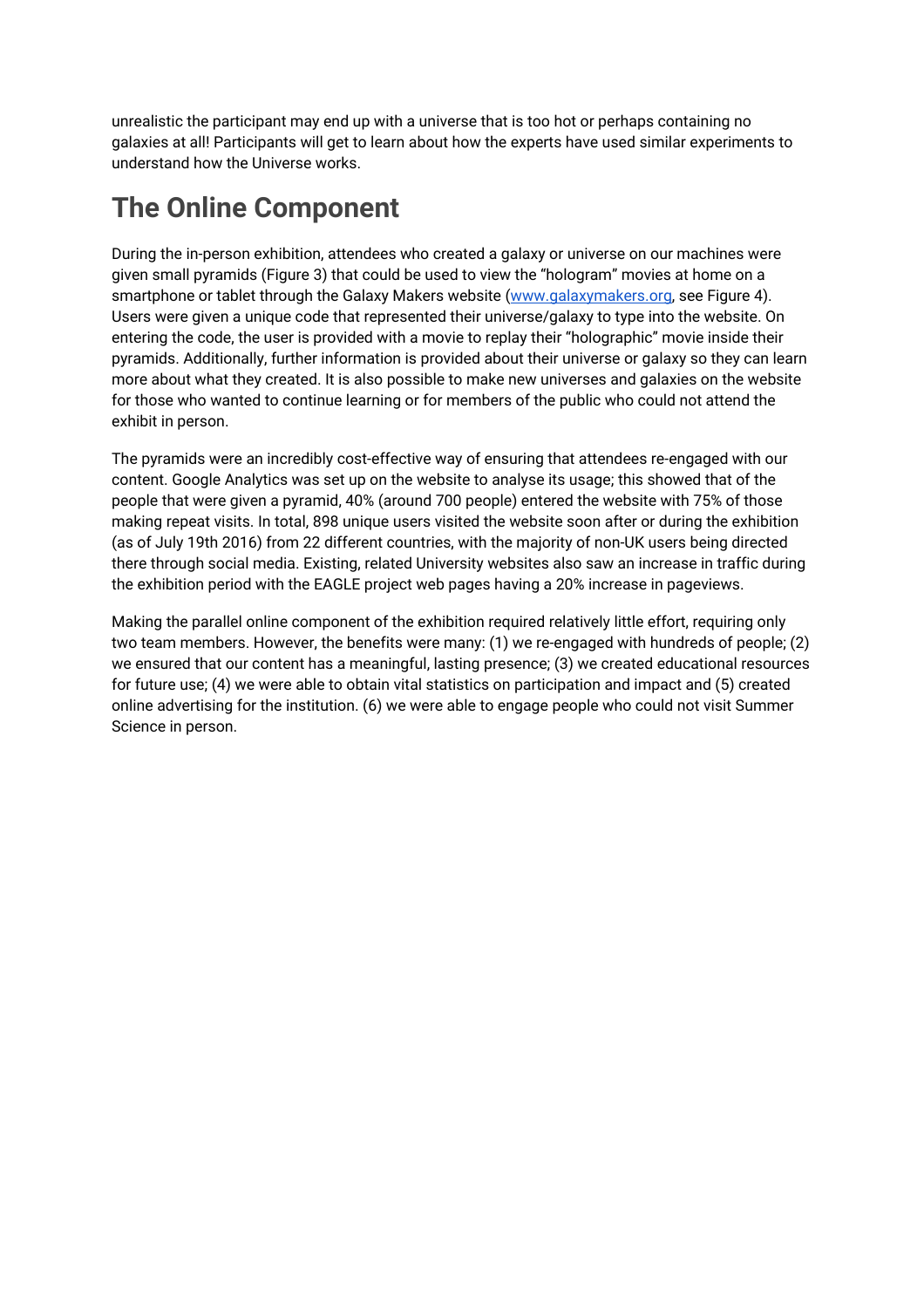

**Figure 3**: One of the 'hologram' pyramids in use with a smartphone. Note the 'floating' simulation - the effect is really something to behold in real life!

#### **Re-engagement**

As well as reinforcing important concepts, re-engagement allows for deeper insights to be gained into the subject matter, particularly if the participant is interested. We aimed to achieve this with our website, by providing more information for interested readers through text and extra videos. This was particularly important for the Royal Society exhibition because participants only had a very limited time in which they could engage with the exhibition due to the extremely busy nature of the festival.

As many users visited the website more than once and hence engaged with the content at least 3 times, we are more than confident that we have made a lasting impression on hundreds of people that simply would not have been possible had we only utilised our in-person opportunity for engagement.

#### **A Record of Materials**

As with all exhibitions, a large amount of effort was put into developing materials; in our case, this was the videos for the exhibition machines. It would have been a huge shame, both for the exhibitors and the public, for these materials to have only been available in one place at a specific time.

There are plans to show the Galaxy Makers exhibit at various points in the future but, even so, the range would have been extremely limited in comparison to a web-based exhibition. As our analytics have shown with our visitors originating from 22 countries, there is a worldwide audience for public engagement materials that should not be neglected.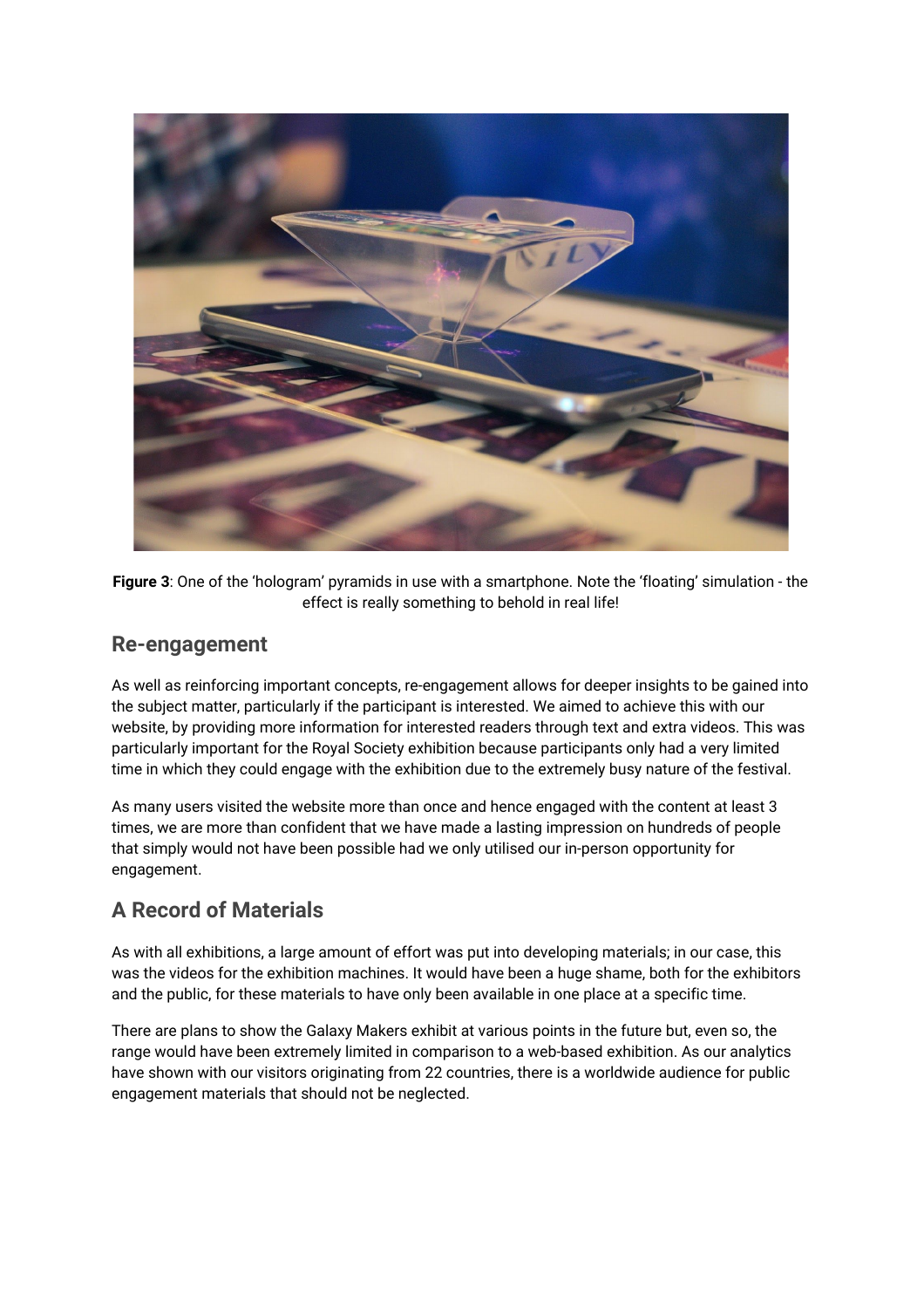### **Further Education**

Our online experience allows us to engage with a considerably larger audience in a much deeper way than the in-person exhibit alone, as we have previously discussed. In the future, we plan to produce educational resources for use by teachers with the Galaxy Makers website so that classroom users can engage with the content as well. Because the Galaxy Makers website was developed from the outset in parallel with the in-person exhibition, this is considerably more straightforward than it would have been if we needed to "convert" the exhibit into a classroom-friendly format.

#### **Measuring and Recording Impact**

We live in an age where it is becoming more and more important to collect statistics and metrics to quantify the "impact" of our outreach activities. With an in-person exhibition, in particular when it is incredibly busy, it can be difficult to collect useful metrics and feedback. This means that public engagement evaluation reports can only consist of very simple, broad information such as numbers of members of the public reached. Online, this is a different story thanks to the off-the-shelf analytics programs like Google Analytics.

Google Analytics allows us to study user behaviour and flow, as well as more basic metrics such as the number of users on our site. Furthermore, this includes details of region/country of the visitor, their age brackets and number of times an individual visited the website. Whilst these metrics cannot simply be transplanted onto the in-person exhibition, they can give us key insights into the most popular parts, find out what users were most engaged by, and help track the long-term health of the exhibit.

As well as more information about the content of the exhibit, the Galaxy Makers website will allow us to catalogue the progress of the in-person exhibit with photos, updates and supplementary information about the exhibit that will be incredibly useful for when we are approaching other organisations or simply discussing our experience. The website allows us to give our metrics immediate context through the associated images and online exhibits that are available there.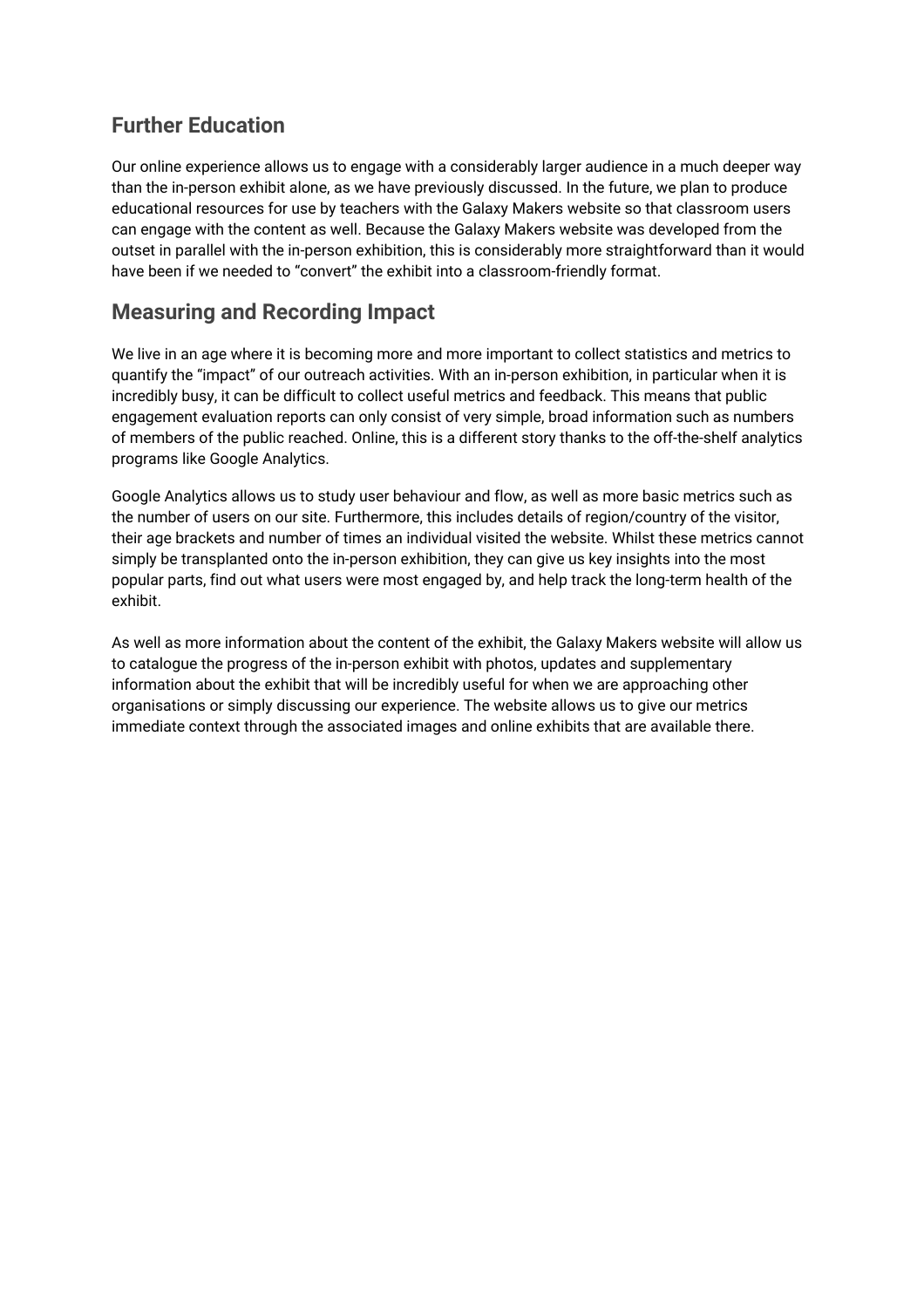

**Figure 4**: The Galaxy Makers website. This is the view that users are presented with after 'creating a universe'.

#### **The Power of Social Media**

Social media is often over-appreciated in public engagement communities. It is quite clear that tweeting about research is no replacement for getting out there and directly engaging the public. This does not, however, prevent social media from being a highly useful tool.

Two months after the in-person exhibition had ended, an independent game developer found the Galaxy Makers website and tweeted it to his 5000 followers with the message "A wonderful lesson for all the **[#gamedev-](https://twitter.com/hashtag/gamedev?src=hash)s out there on how to gamify science**." This tweet gave the website it's single largest traffic spike of all time (there were over 1100 engagements with the tweet) - including during the exhibition.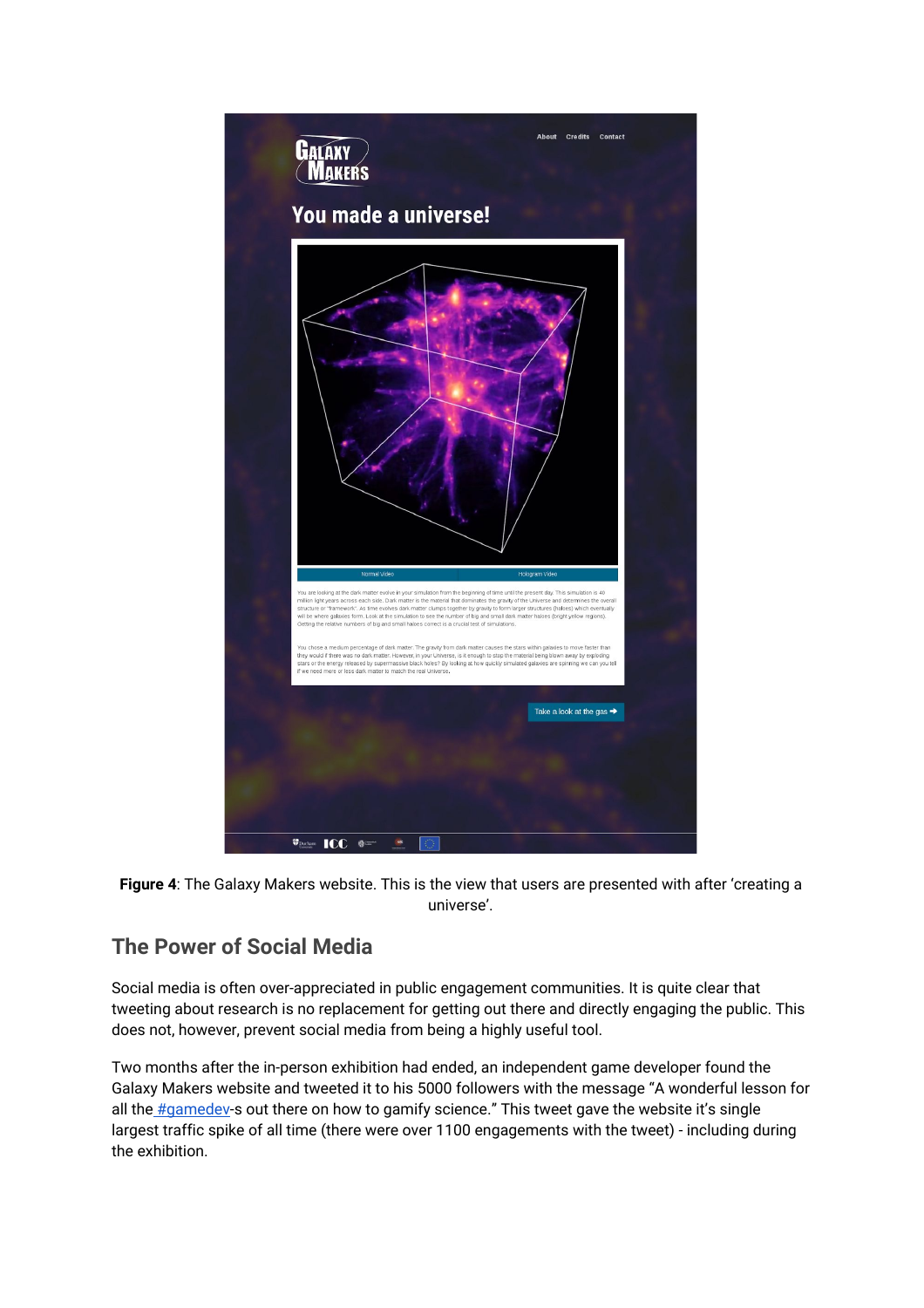Even now, users of the website are still sharing their experiences on twitter and other forms of social media. Whilst some may be tired of the incessant cries of "use social media!" from public engagement professionals, interactions like these show us just how powerful social and new media are, and just how important it is to cultivate relationships on these websites. This sharing has allowed our content to be continually reused and allows it to remain visible, see Table 1 for metrics.

### **Advertising**

The website also proved useful during the in-person exhibits for advertising the exhibit to members of the public through social media. The ability to play around with an online experience before making the trip to the exhibition is certainly an interesting concept from an advertising point of view; this is a clear improvement over the traditional photos of people milling around the exhibition centre.

### **Further Potential of Online Material**

In some aspects, we did not fully utilise our opportunity to collect information about the exhibition through the online component. For example, we could have produced a questionnaire on the website for qualitative and quantitative feedback. Consequently we had a lack of participant evaluation, although some responses were collected through social media and email.

Another interesting possibility would have been to somehow include participant information in the code that was given out to attendees. This could have been used to track which groups were most interested in the website, and could have been interested by giving out slightly different codes to different groups (for example splitting by gender or age group) and tracking their use on the website. Including this information would have significantly bolstered our demographic data and is certainly a compelling opportunity for future exhibitions.

Social media could also have been used to greater effect during the Galaxy Makers exhibition. For example making the Twitter handle visible on all of our materials would have increased activity. Additionally, had the website received some attention from any high-profile social media users, then the engagement with the website would have certainly been higher. In the future, these relationships are something that we can work harder to cultivate.

# **Conclusion**

Much like some of the most interesting scientific breakthroughs, the success of the online exhibition came as a real surprise. The fact that nearly 40% of those that received a "hologram pyramid" went away and re-engaged with our content was astounding. Our expectation was that (maybe) 10% of users would go away and utilise the website. It is clear that the younger generation loves all things digital and that this is a productive route to go down to foster re-engagement.

The material created for Galaxy Makers is already having a much further-reaching impact than an in-person exhibition could have. We have been contacted by other universities who are using Galaxy Makers for their undergraduate labs, schoolteachers who are interested in using the project, and of course users stumbling across it on the internet.

When creating an exhibition, a parallel online experience is certainly something to consider. With only 1/25th of our total team working on the website, we have managed to re-engage hundreds of attendees and gain a large amount of valuable data for evaluation. We have also created a lasting, permanent home for our content that is now no longer relegated to a one-week experience; it is free to be shared around the world forever.